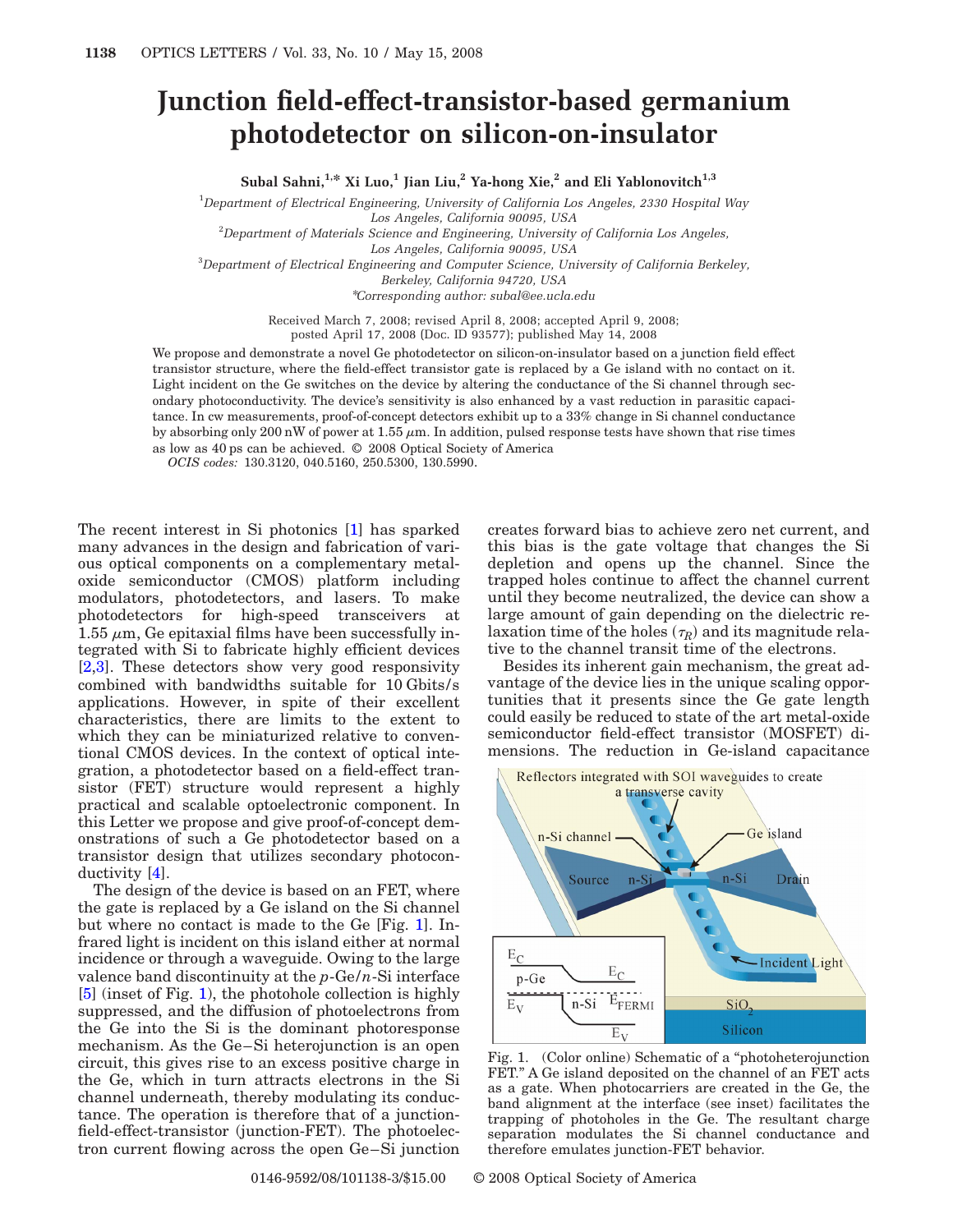that would accompany the scaling would greatly improve the performance of a receiver that employs the device [\[6\]](#page-2-5). If the capacitance is small enough, a very small amount of photocharge produced by the detector will be sufficient to produce a large enough voltage swing to switch the device. Therefore, as the gate area is lowered, the sensitivity of the detector proportionately increases. Furthermore, the absence of contacts on the Ge island also eliminates any stray capacitance. The lower optical absorption cross section of a smaller Ge gate can be countered by embedding the detector in an optical cavity (as shown in Fig. [1\)](#page-0-0). There is potential, therefore, to fabricate significantly miniaturized detectors that exhibit very high responsivity.

Proof-of-concept detectors (Fig. [2\)](#page-1-0) based on the above design were made as follows: Initially, 200 nm thick *p*-Ge films were directly deposited onto *n*silicon-on-insulator wafers using molecular beam epitaxy at 370°C following a high temperature anneal to clean the surface [\[7\]](#page-2-6). The low temperature growth makes the fabrication compatible with a back-end process [\[8\]](#page-2-7), although front-end Ge processing has also started gaining wide acceptance in CMOS foundries. The disadvantage of the growth at 370°C is that the resulting Ge films are heavily dislocated and have low effective photoelectron collection lengths [\[9\]](#page-2-8). After the Ge epitaxy, the detectors were fabricated using electron-beam lithography and reactive ion etching  $(Cl_2+BCl_3$  for Si and  $CH_4$  for Ge). The Si channel was always designed as a square with the Ge gate completely covering it, although in some of the smaller devices the final  $W/L$  ratio was  $\leq 1$  owing to fabrication inconsistencies. As indicated in Fig.  $2(a)$ the channel length was varied between  $\sim$  1 and 4  $\mu$ m. Electron-beam lithography enabled us to align the Ge island within 50 nm of the Si channel, thereby maximizing detector sensitivity. To minimize parasitic series resistance, self-aligned ohmic contacts to the Si were made by high-dose  $(2 \times 10^{15} \,\mathrm{cm}^{-2}, 35 \,\mathrm{keV})$  phosphorus implantation using the same mask as the one used to pattern the Ge gate. Since Ge melts at 940°C and significant intermixing between the Ge and Si can occur at much lower temperatures, typical source-drain activation anneals were avoided in our

<span id="page-1-0"></span>

Fig. 2. (Color online) (a) Top view of the fabricated devices. (b) Zoomed-in SEM picture of the channel.

process flow because they utilize temperatures well in excess of 900°C. Instead, to ensure that the Ge was not damaged during the anneal, low-temperature solid phase epitaxy  $[10]$  at 650°C was used to activate the dopants. After the activation, Ti–Al contacts to the Si were made using thermal evaporation. Figure [2\(b\)](#page-1-0) shows a scanning electron microscope (SEM) picture of a finished  $4 \mu m$  device.

The experiments were done with cw and pulsed light at 1.55  $\mu$ m, which was normally incident on the devices and focused down to a 10  $\mu$ m spot with a high NA objective. The source-drain bias  $(V_{\rm SD})$  was applied through a bias-tee, and the high-speed signal was recorded with a 20 GHz sampling oscilloscope with extensive averaging done to improve signal-tonoise. In the regime before the device enters deep saturation, an increase in  $V_{SD}$  would give higher photoresponse, since any change in conductance would result in a relatively larger change in the channel current. However, the improved responsivity would also be accompanied by an increase in dark current and power dissipation. As these devices are intended to be used in highly integrated intrachip applications, where the power consumption can be critically important, their characterization was done with the source-drain bias limited to 0.5 V.

Figure [3](#page-1-1) shows the results of the cw experiments. The percentage increase in channel conductance is plotted against the optical power absorbed at  $1.55 \mu m$  for devices with two different gate sizes (since the gates are much smaller than the beam spot and the Ge film is only 200 nm thick, the amount of light absorbed is very low). Ramping up the incident power is equivalent to raising the gate's forward voltage, and the resultant saturation of the increase in conductance can clearly be seen. As expected, the plot also shows that the sensitivity of the smaller device is higher and that the amount of light needed to pro-

<span id="page-1-1"></span>

Fig. 3. (Color online) Percentage increase in channel conductance versus power absorbed by the Ge gate at  $1.55 \mu m$ (0.5 V source-drain bias). The effect of the light saturates, which is analogous to the effect of the gate voltage on the characteristics of a normal FET. The smaller device shows higher sensitivity.